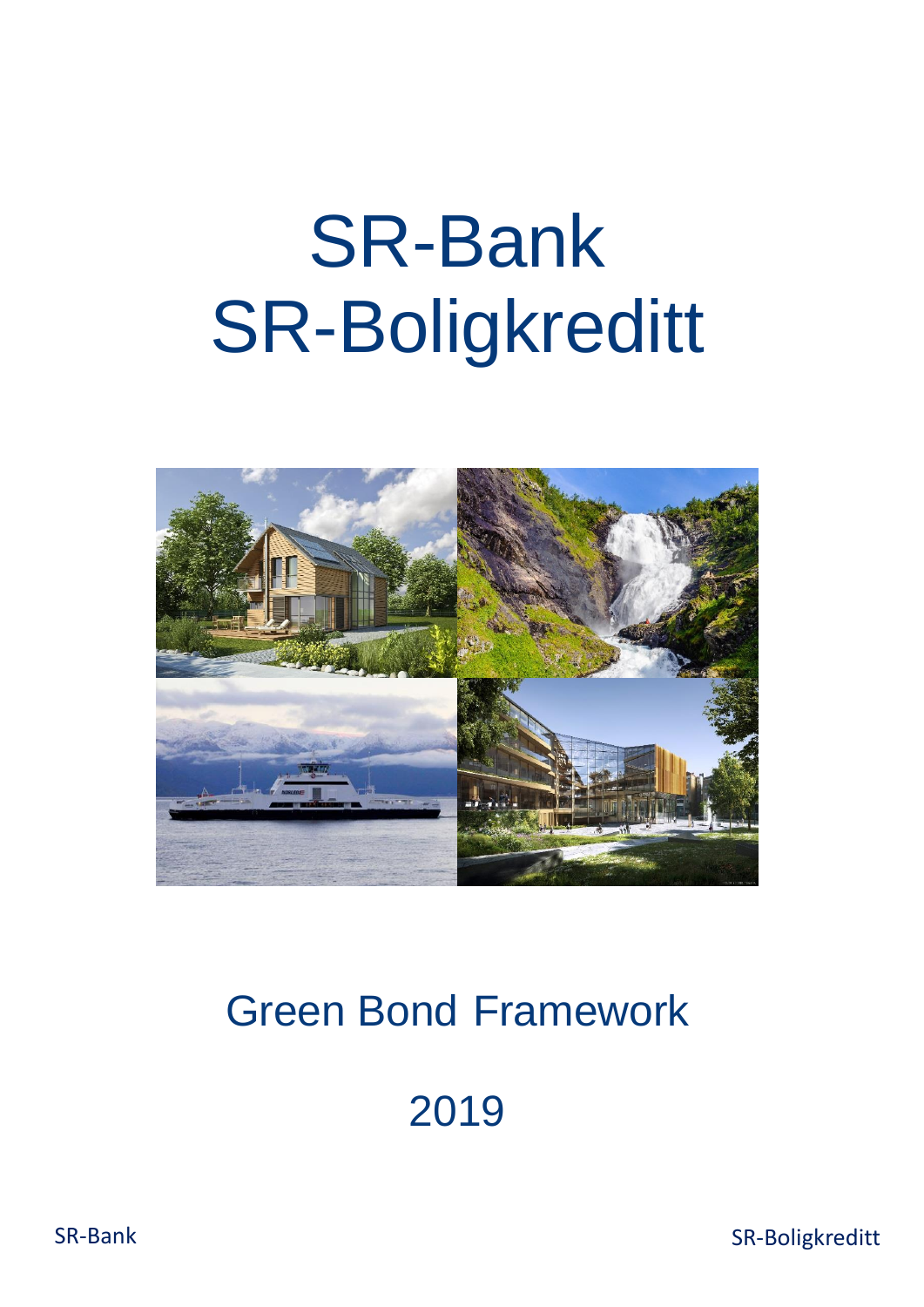# **Contents**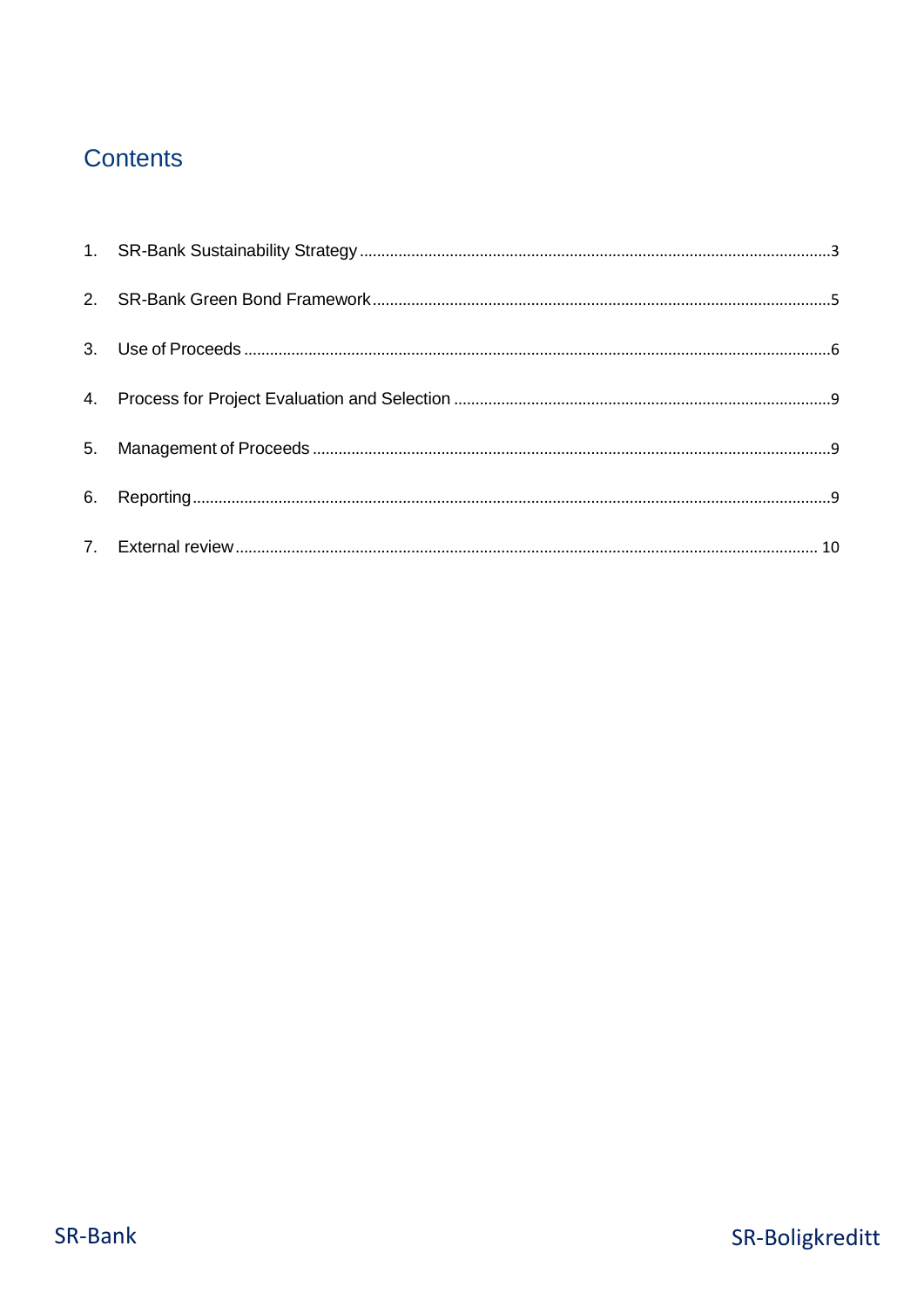# <span id="page-2-0"></span>**1. SR-Bank Sustainability Strategy**

**SpareBank 1 SR-Bank ASA (SR-Bank) is a responsible corporate citizen**. SR-Bank's goal is to be an organisation that takes a proactive approach to sustainability and responsibility for the environmental challenges society faces. Three main areas must be focused on in order to create sustainable development: the climate and environment, the economy, and social conditions.

Our sustainability responsibilities therefore encompass our products, advice and sales, investment and credit decisions, marketing, purchases, and corporate governance. Our internal work on HSE, ethics and environmental efficiency are also encompassed by our definition of sustainability.

Even though we, as Southern and Western Norway's largest and leading financial group, primarily focus on our immediate surroundings, we are just as interested in ensuring that everything we do is sustainable in a global perspective.

The group's sustainability principles are based on the 17 UN Sustainable Development Goals, and as a group we support the UN Global Compact's ten principles for sustainability. In 2018, SR-Bank played an active role in setting up Global Compact Network Norway in order to strengthen society's and companies' work within sustainability.

In August 2019, SR-Bank became a founding signatory of the UN Principles for Responsible Banking.





#### Environment and climate

As a responsible financial group, we take a proactive approach to environmental and climate challenges. We are constantly striving to be a resource-saving and environmentally-efficient organisation by setting requirements for our own organisation, suppliers, and partners. We are working to become a climate-neutral group and continually seeking to reduce the environmental impact of our operations. We use, develop and invest in technology to help us reduce our environmental impact. We also want to enable employees to reduce their environmental impact and make environmentallyfriendly choices. Improving skills in this area could help to ensure that employees become more aware of their impact on the climate and environment, both through their personal actions and through their work in the bank.

In 2018, we registered energy and climate accounts based on the international "Corporate Accounting and Reporting Standard" for the first time. This standard was developed by the Greenhouse Gas Protocol Initiative – the GHG Protocol. The climate accounts show tonnes of CO2 that are direct and indirect emissions related to the group. These are greenhouse gas emissions that come from consumption due to, for example, travel,

# SR-Bank SR-Boligkreditt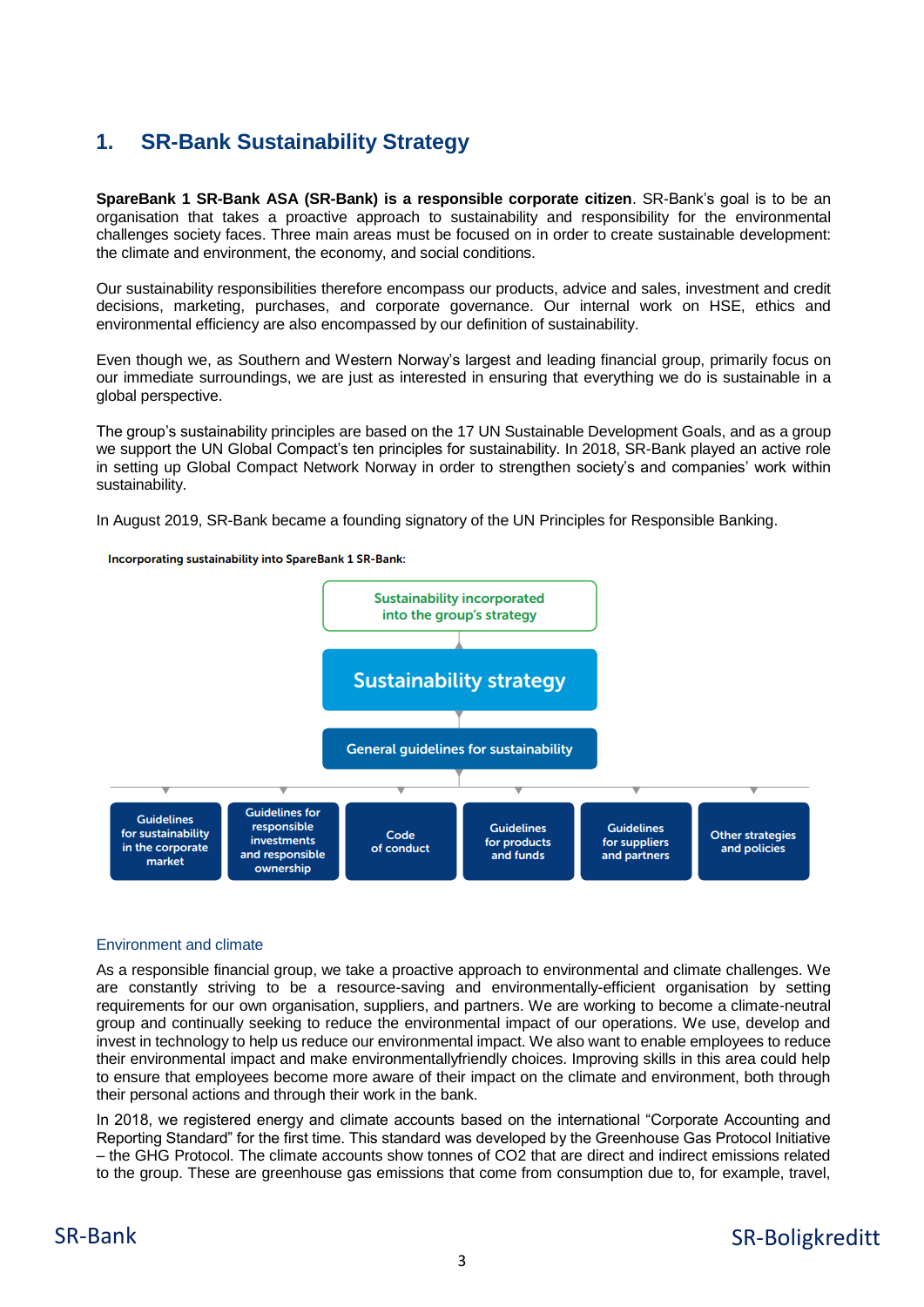waste management, and energy use. Based on the climate accounts, the group can identify which sources impact the external environment and implement concrete measures to minimise them.

#### Responsible Credit

Credit is the bank's core business area and corporate customers constitute an important part of this. Our credit strategy stresses that corporate customers must have a long-term perspective and their companies must be comply with applicable laws and regulations, which include environmental considerations and human rights. Our corporate market portfolio is well-diversified with an emphasis on commercial property, oil and gas, agriculture, and traditional industry.

As a bank, we primarily finance small and medium-sized Norwegian enterprises. We aim to be a positive contributor and sparring partner in order to improve companies' awareness and practices related to sustainability. Overarching guidelines specifying sustainability were adopted for the corporate market in 2018. According to the guidelines, the group should not give loans to organisations that extract, or produce power based on coal or nuclear power. The guidelines require sustainability to be assessed as part of our credit processes and the purpose of the guidelines is to provide corporate advisers with a framework for assessing a company in relation to sustainability and ensuring that we carry out an assessment of the extent to which a customer's business model is sustainable.

#### Responsible Investments

SR-Bank seeks to ensure that sustainability issues are always considered when making investment decisions. This goes for investments made by the bank itself, or through our fully owned asset management company, SR-Forvaltning. SR-Forvaltning is a signatory of the UN Principles of Responsible Investment and use ESG integration and active ownership to ensure that the funds are managed responsibly. Our guidelines for responsible investments can be found in our **sustainability library**.

#### Green products and green innovation

SR-Bank expects the demand from customers and investors for green products to grow in the coming years. Green products are defined as savings and credit agreements that contain conditions concerning whether the investment object is sustainable in a climate and environmental sense. In 2018, the group's corporate market established favourable credit conditions for renewable investments.SR-Bank offers retail customers green car loans aimed at electric cars and we offer a car app for smart car insurance that is intended to encourage greener driving behaviour through Fremtind.

In 2019, we will work on developing green products for both the retail market and the corporate market.

Further detail regarding our approach to sustainability can be found in our [sustainability report.](https://www.sparebank1.no/content/dam/SB1/bank/sr-bank/om-oss/Investor/Rapporter/2018/4-kvartal/Sustainabilityreport2018.pdf)

#### Rationale for issuing Green Bonds

SR-Bank believes that Green Bonds are an effective tool to channel financings to projects that have demonstrated clear environmental or climate benefits and contribute to the achievement of the UN Sustainable Development Goals (UN SDGs). By issuing Green Bonds, SR-Bank intends to align its funding strategy with its mission, sustainability strategy and objectives. In fact, SR-Bank sees responsibility for the environment and the society as a sustainability priority and intends to create sustainable developments, while respecting the environmental resources.

In addition, SR-Bank aims to contribute to the development of the green bond market and to the growth of SRI investing. Lastly, Green Bonds will help to identify SR-Bank's investor base and broaden discussions with existing investors.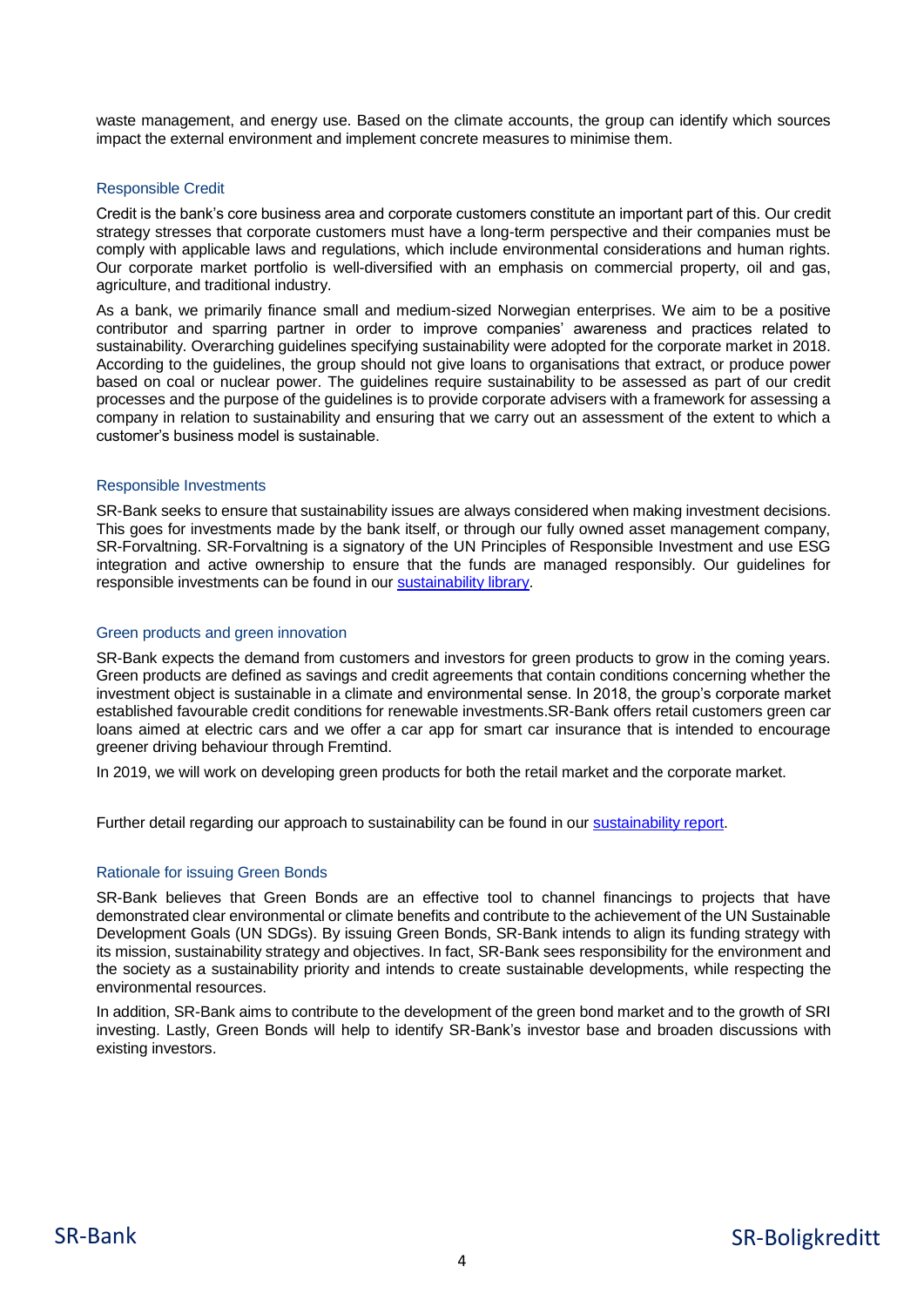# <span id="page-4-0"></span>**2. SR-Bank Green Bond Framework**

In line with SR-Bank's Sustainability Strategy and commitment to sustainable development, SR-Bank has established this Green Bond Framework under which it can issue Green Bonds (as defined below), to finance or refinance loans promoting environmental and social progress.

There are two types of bonds that SR-Bank can issue under this Green Bond Framework:

- a) "**Green Covered Bonds**" issued by SR-Boligkreditt AS. Bonds where the proceeds will be used to finance or re-finance, in part or in full, new and/or existing **residential green buildings** (as defined in the section "Use of Proceeds" below)
- b) "**Green Unsecured Bonds**" issued by SR-Bank ASA. Bonds where the proceeds will be used to finance or re-finance, in part or in full, an array of new and/or existing green projects (as defined in the section "Use of Proceeds" below)

The ICMA Green Bond Principles are a set of voluntary guidelines that recommend transparency and disclosure and promote integrity in the development of the green bond market by clarifying the approach for issuing a green bond. In alignment with the ICMA Green Bond Principles 2018, SR-Bank Green Bond Framework is presented through the following key pillars:

- 1. Use of Proceeds
- 2. Process for Project Evaluation and Selection
- 3. Management of Proceeds<br>4 Reporting
- **Reporting**
- 5. External review

For each Green Bond issued, (i) Use of Proceeds (ii) Project Evaluation and Selection (iii) Management of Proceeds, (iv) Reporting, and (v) External review will be adopted subject to and in accordance with this Green Bond Framework as amended from time to time.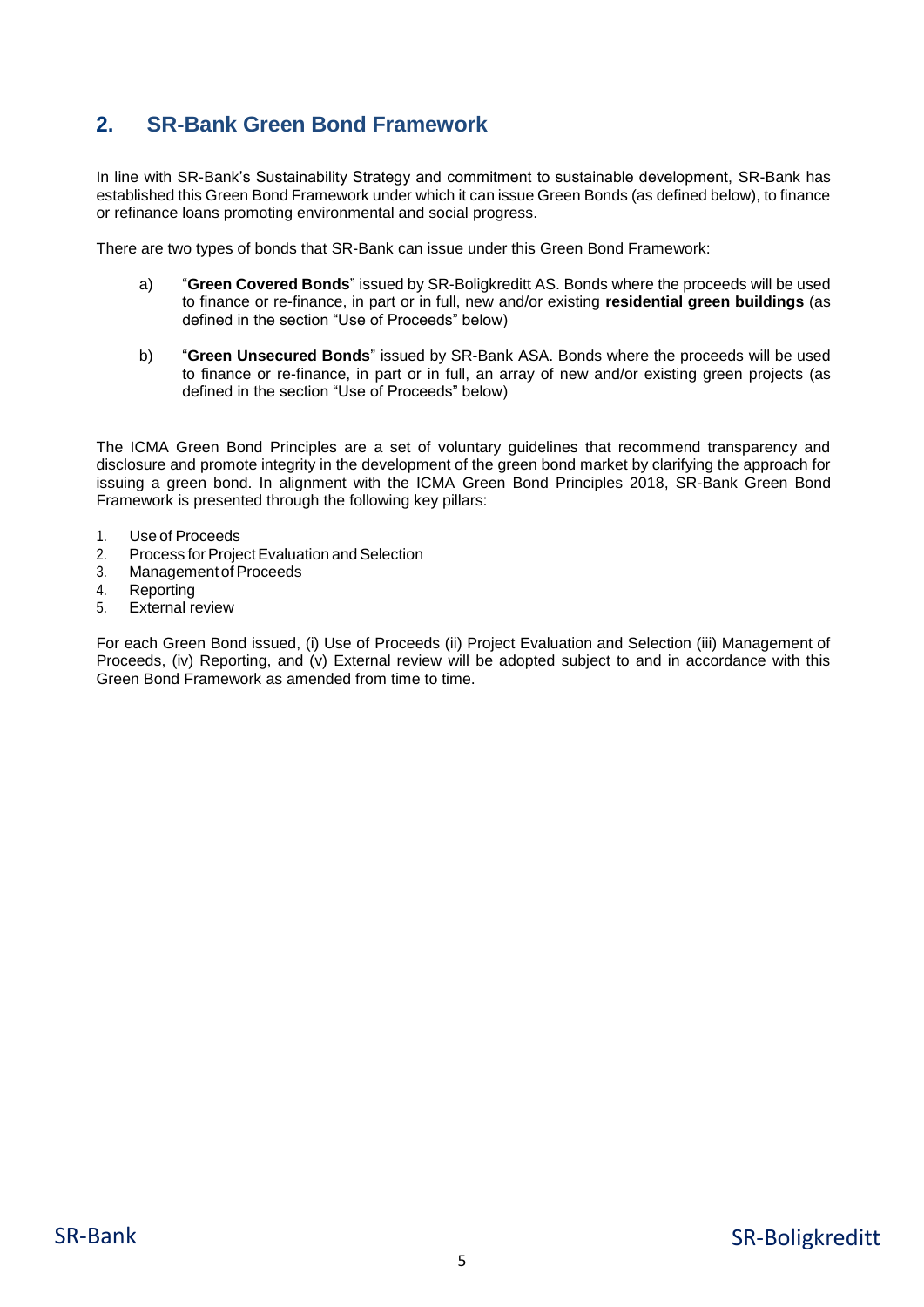# <span id="page-5-0"></span>**3. Use of Proceeds**

SR-Bank intends to allocate the net proceeds of the Green Bonds to a loan portfolio of new and existing mortgages for energy efficient residential buildings in Norway (Residential Green Buildings), loans to energyefficient commercial properties (Commercial Green Buildings) and loans to Renewable Energy.

While SR-Bank aims to document an exact project or asset financed, also general corporate purposes loans to "pure play" green companies can be funded with net proceeds from Green Bond issuances.

A pure play company is defined as a company deriving over 90% of its revenue from the Green Loan categories as defined below.

The eligible loans are to be funded in whole or in part by an allocation of the bond proceeds in the following categories:

| <b>ICMA GBP</b><br>category | <b>Definition</b>                                                                                                                                                              | UN SDGs1                                                             | <b>Core UN SDGs Target</b>                                                                                                                                                                                                                                                                                                                                                                                                                                                                                                                                         | <b>EU Environmental</b><br>Objective <sup>2</sup>                                                                                                                                                                                                                                                                                                                                                                                           |
|-----------------------------|--------------------------------------------------------------------------------------------------------------------------------------------------------------------------------|----------------------------------------------------------------------|--------------------------------------------------------------------------------------------------------------------------------------------------------------------------------------------------------------------------------------------------------------------------------------------------------------------------------------------------------------------------------------------------------------------------------------------------------------------------------------------------------------------------------------------------------------------|---------------------------------------------------------------------------------------------------------------------------------------------------------------------------------------------------------------------------------------------------------------------------------------------------------------------------------------------------------------------------------------------------------------------------------------------|
| <b>Green Buildings</b>      | Loans or<br>investments to<br>finance new or<br>existing residential,<br>commercial or<br>public buildings                                                                     | $\bullet$<br>INDUSTRY, INNOVATI<br>AND INFRASTRUCTU                  | Target 7.3: By 2030, double . EU Environmental<br>the global rate of<br>improvement in energy<br>efficiency<br>Target 9.4: By 2030,<br>upgrade infrastructure and<br>retrofit industries to make<br>them sustainable, with<br>increased resource-use<br>efficiency and greater<br>adoption of clean and<br>environmentally sound<br>technologies<br>Target 11.3: By 2030,<br>enhance inclusive and<br>sustainable urbanization and<br>capacity for participatory,<br>integrated and sustainable<br>human settlement planning<br>and management in all<br>countries | Objective (1): Climate<br><b>Change Mitigation</b><br>• Substantial contribution to<br><b>Climate Change Mitigation</b><br>(1.b): Improving energy<br>efficiency in all sectors,<br>except energy generation<br>using solid fossil fuels, and at<br>all stages of the energy<br>chain, in order to reduce<br>primary and final energy<br>consumption                                                                                        |
| Renewable<br>Energy         | Loans aiming at<br>financing the<br>equipment,<br>development,<br>manufacturing,<br>construction,<br>operation and<br>maintenance of<br>renewable energy<br>generation sources | $\bullet$<br><b>CLEANED</b><br>$\bullet$<br><b>CLIMATE</b><br>ACTION | Target 7.2: By 2030, increase .<br>substantially the share of<br>renewable energy in the global<br>energy mix<br>Target 13.1: Strengthen<br>resilience and adaptive<br>capacity to climate-related<br>hazards and natural disasters<br>in all countries                                                                                                                                                                                                                                                                                                            | <b>EU Environmental</b><br>Objective (1): Climate<br><b>Change Mitigation</b><br>Substantial contribution to<br><b>Climate Change Mitigation</b><br>(1.a): Generating, storing,<br>distributing or using<br>renewable energy in line<br>with the Renewable Energy<br>Directive, including through<br>using innovative technology<br>with a potential for significant<br>future savings or through<br>necessary reinforcement of<br>the grid |

1

<sup>&</sup>lt;sup>1</sup> In alignment with ICMA "Green and Social Bonds: A high-level mapping to the Sustainable Development Goals":

<sup>&</sup>lt;u>https://www.icmagroup.org/green-social-and-sustainability-bonds/mapping-to-the-sustainable-development-goals/</u><br><sup>2</sup> In alignment with EU Taxonomy Enviromental Objectives as defined in Article 5 (Amedment 41) and Article 6

<sup>99):</sup> [http://www.europarl.europa.eu/doceo/document/TA-8-2019-0325\\_EN.html](http://www.europarl.europa.eu/doceo/document/TA-8-2019-0325_EN.html)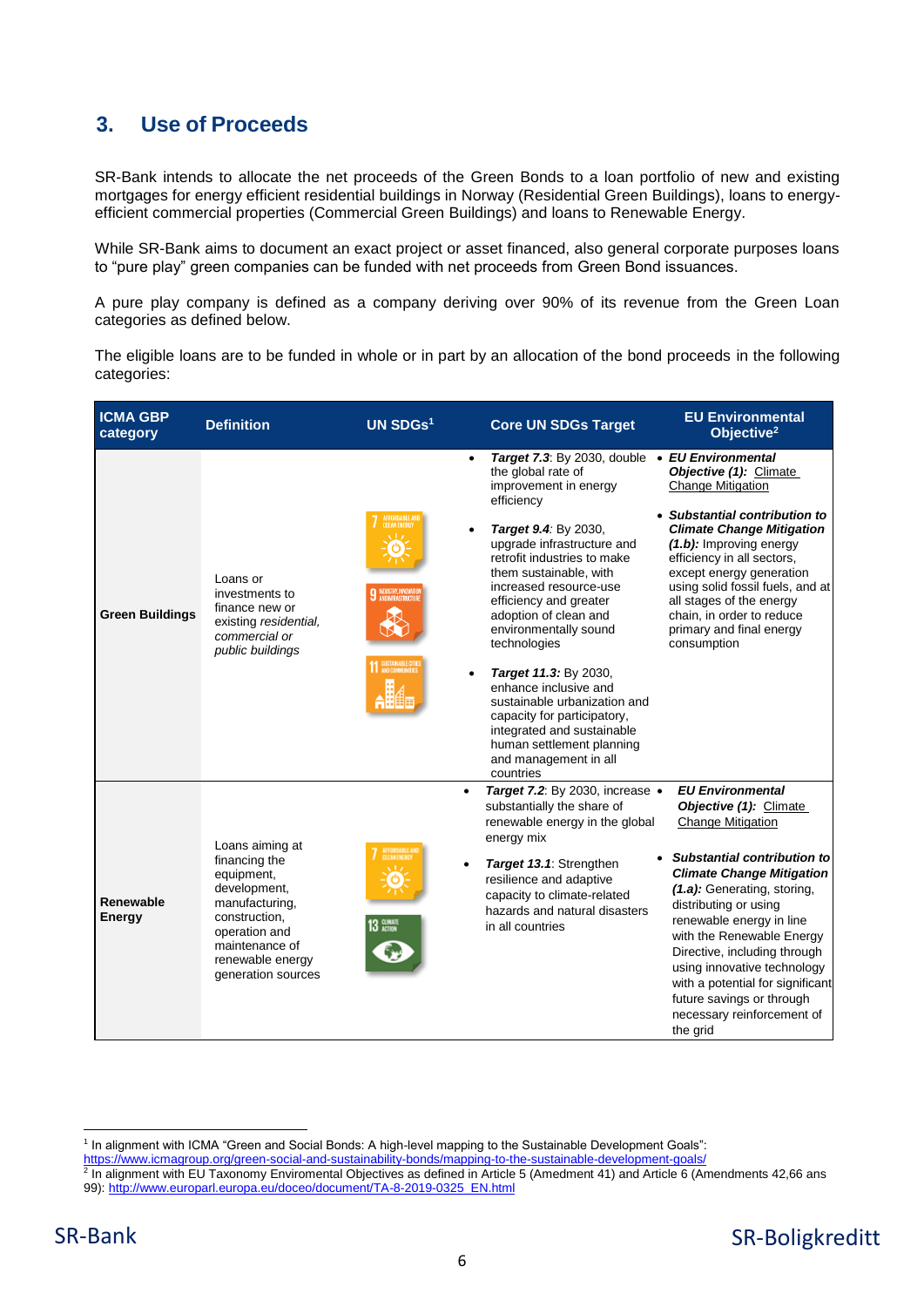| Clean<br><b>Transportation</b> | Loans aiming at<br>financing or<br>refinancing<br>production,<br>establishment,<br>acquisition,<br>expansion,<br>upgrades,<br>maintenance and<br>operation of low<br>carbon vehicles<br>and related<br>infrastructures | <b>11 SUSTAINABLE CITIES</b><br>鸓 |  | Target 11.2 By 2030, provide<br>access to safe, affordable,<br>accessible and sustainable<br>transport systems for all,<br>improving road safety,<br>notably by expanding public<br>transport, with special<br>attention to the needs of<br>those in vulnerable situations,<br>women, children, persons<br>with disabilities and older<br>persons | <b>EU Environmental</b><br>Objective (1): Climate<br>Change Mitigation<br>Substantial contribution to<br><b>Climate Change Mitigation</b><br>(1.c): Increasing clean or<br>climate neutral mobility |
|--------------------------------|------------------------------------------------------------------------------------------------------------------------------------------------------------------------------------------------------------------------|-----------------------------------|--|---------------------------------------------------------------------------------------------------------------------------------------------------------------------------------------------------------------------------------------------------------------------------------------------------------------------------------------------------|-----------------------------------------------------------------------------------------------------------------------------------------------------------------------------------------------------|
|--------------------------------|------------------------------------------------------------------------------------------------------------------------------------------------------------------------------------------------------------------------|-----------------------------------|--|---------------------------------------------------------------------------------------------------------------------------------------------------------------------------------------------------------------------------------------------------------------------------------------------------------------------------------------------------|-----------------------------------------------------------------------------------------------------------------------------------------------------------------------------------------------------|

SR-Bank has relied on the support of an external green real estate consultant Multiconsult ASA to define the associated eligibility criteria below<sup>3</sup>.

The Eligibility Criteria used to earmark Eligible Green Assets for SR-Bank's green bond are set out below. Such Eligibility Criteria comply with the recommendation of the Technical Expert Group (TEG) report on the EU Taxonomy published at the end of June 2019<sup>4</sup>, which establishes a system to classify environmentallysustainable activities by setting out metrics and thresholds.

#### **a. Residential Green Buildings**:

#### **1. New residential buildings in Norway (built after 2009)**

- i. New or existing Norwegian apartments that comply with the Norwegian building codes of 2010 (TEK10) or 2017 (TEK17). Hence, built after 2012 **<sup>5</sup>** .
- ii. New or existing Norwegian other residential dwellings that comply with the Norwegian building codes of 2007 (TEK07), 2010 (TEK10) or 2017 (TEK17). Hence, built after 2009 [5](#page-6-0) .

<span id="page-6-0"></span>

| <b>Building code</b> | Specific energy demand<br>apartment buildings (model<br>homes) | Specific energy demand other<br>dwellings (model homes) |
|----------------------|----------------------------------------------------------------|---------------------------------------------------------|
| <b>TEK 07</b>        | N/A                                                            | 126 kWh/m <sup>2</sup>                                  |
| <b>TEK 10</b>        | 110 kWh/m2                                                     | 126 kWh/m2                                              |
| <b>TEK 17</b>        | 92 kWh/m <sup>2</sup>                                          | 107 kWh/m <sup>2</sup>                                  |

#### **2. Residential buildings in Norway (built before 2009)**

Existing Norwegian residential buildings built using older building codes than TEK10 for apartments and TEK07 for other residential dwellings with EPC-labels A, B and C. These buildings may be identified in data from the Energy Performance Certificate (EPC) database.

- **3. Refurbished Residential buildings in Norway with an improved energy efficiency of 30%**  One of two criteria below must be met:
	- Refurbished Norwegian residential buildings with at least two steps of improvement in energy label compared to the calculated label based on building code in the year of construction.
	- ii. Refurbished Norwegian residential buildings with at least a 30% improvement in energy efficiency measured in specific energy, kWh/m<sup>2</sup>, compared to the calculated label based on building code in the year of construction.

**<sup>.</sup>** <sup>3</sup> The report will be published on the SR-Bank website.

<sup>4</sup> https://ec.europa.eu/info/publications\_en

<sup>&</sup>lt;sup>5</sup> A two year lag between implementation of a new building code and the buildings built under that code must be taken into account. This means that all residential apartment buildings finished in 2012 and later and all other residential dwellings finished in 2009 and later are all eligible for Green Bonds under this criteria. This is in line with the criteria as set by the Climate Bonds Initiative Standard and Guidance on Low Carbon Residential Buildings,<https://www.climatebonds.net/standard/buildings/residential>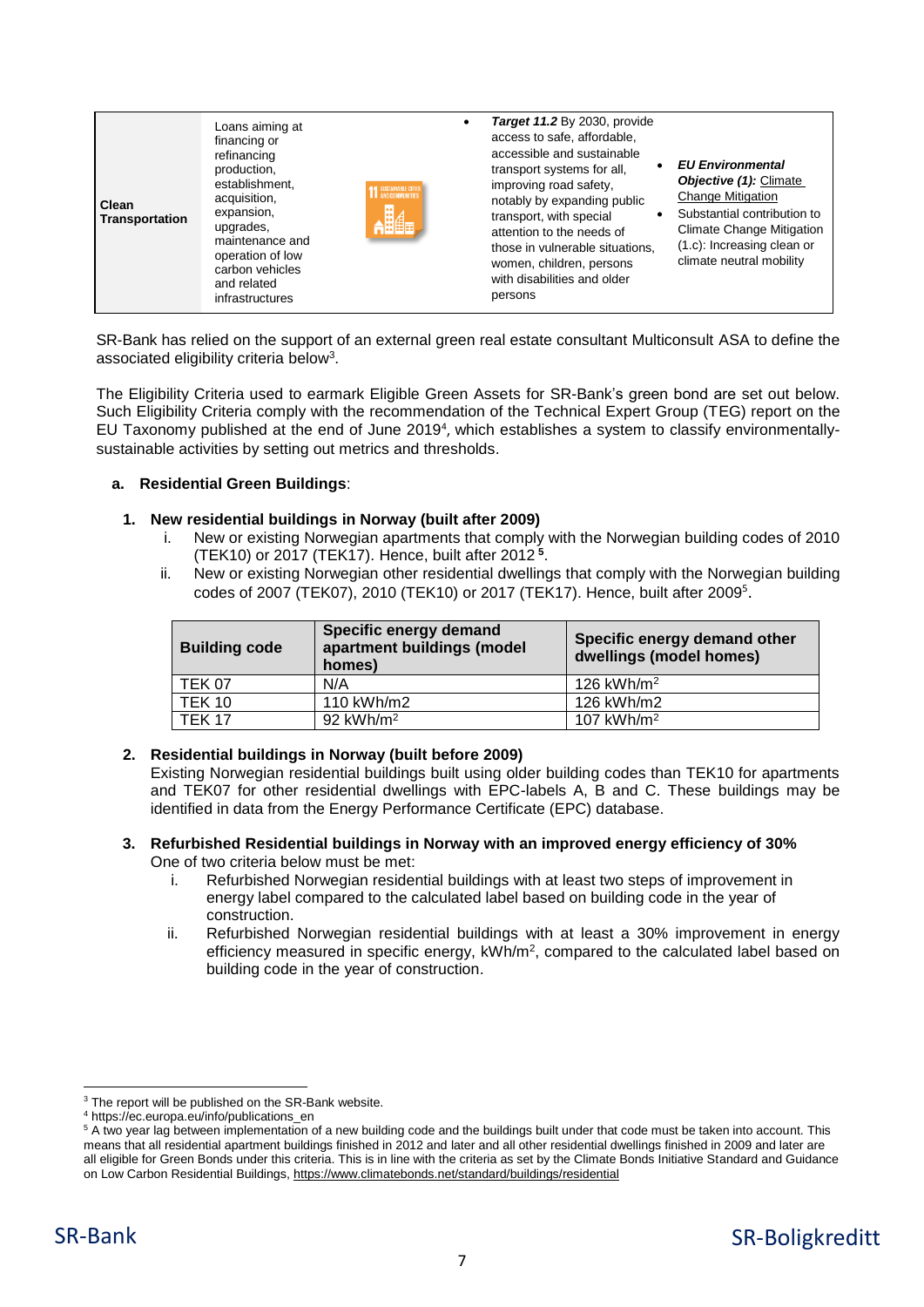#### **b. Commercial Green Buildings:**

- <span id="page-7-0"></span>**1. New or existing commercial buildings belonging to top 15% low carbon buildings in Norway**<sup>6</sup> **:**
	- i. New or existing Norwegian **hotel and restaurant buildings** that comply with the Norwegian building code TEK07, TEK10, TEK17 and later building codes. Hence, built after 2011<sup>7</sup> .
	- ii. New or existing Norwegian **office, retail and industrial buildings and warehouses** that comply with the Norwegian building TEK07, TEK10, TEK17 and later building codes. Hence, built after 2010<sup>[7](#page-7-0)</sup>.
- **2. New, existing or refurbished commercial buildings which received at least one or more of the following classifications:**
	- i. LEED "Gold", BREEAM or BREEAM-NOR "Excellent", or equivalent or higher level of certification
	- ii. Nordic Swan Ecolabel
- **3. Refurbished Commercial buildings in Norway with an improved energy efficiency of 30%:** 
	- i. Refurbished Norwegian commercial buildings with at least two steps of improvement in energy label compared to the calculated label based on building code in the year of construction
	- ii. Refurbished Norwegian commercial buildings with at least a 30% improvement in calculated energy efficiency, kWh/m2 delivered energy to the building, compared to the calculated energy efficiency based on building code in the year of construction.
- **c. Renewable Energy**: Loans to finance or refinance equipment, development, manufacturing, construction, operation, distribution and maintenance of renewable energy generation sources from:
	- i. Hydro power in Norway, limited direct emissions of less than 100g CO2e / KWh:
	- $\circ$  Run-of-river, small scale hydro power plants (maximum generation capacity < 20MW)
	- o Refurbishment or refinancing of existing medium or large hydropower plants
	- ii. Wind projects (Onshore and offshore wind energy projects)
	- iii. Solar projects (Photovoltaic energy projects)

All renewable energy assets will conform with limited direct emissions of less than 100g CO2e / KWh.

- **d. Clean Transportation**: Loans to finance or refinance production, establishment, acquisition, expansion, upgrades, maintenance and operation of low carbon vehicles and related infrastructures:
	- i. Low carbon vehicles:
		- o Fully electrified, hybrid (with direct emissions ≤50 gCO2e/pkm) or hydrogen passenger vehicles such as cars
		- o Fully electrified or hydrogen freight vehicles such as ferries or vessels

ii. Low carbon transportation infrastructure: infrastructure related to electric transportation of passengers such as charging stations for electric vehicles

-

<sup>&</sup>lt;sup>6</sup> In accordance with the methodology defined by Multiconsult

 $7$  A conservative time lag between implementation of a new building code and the buildings built under that code is taken into account in Multiconsult's technical report, hence all hotel and restaurant buildings finished in 2011 and later (3 year lag) and office, retail and industrial buildings finished in 2010 and later (2 year lag) are all eligible under this criterion.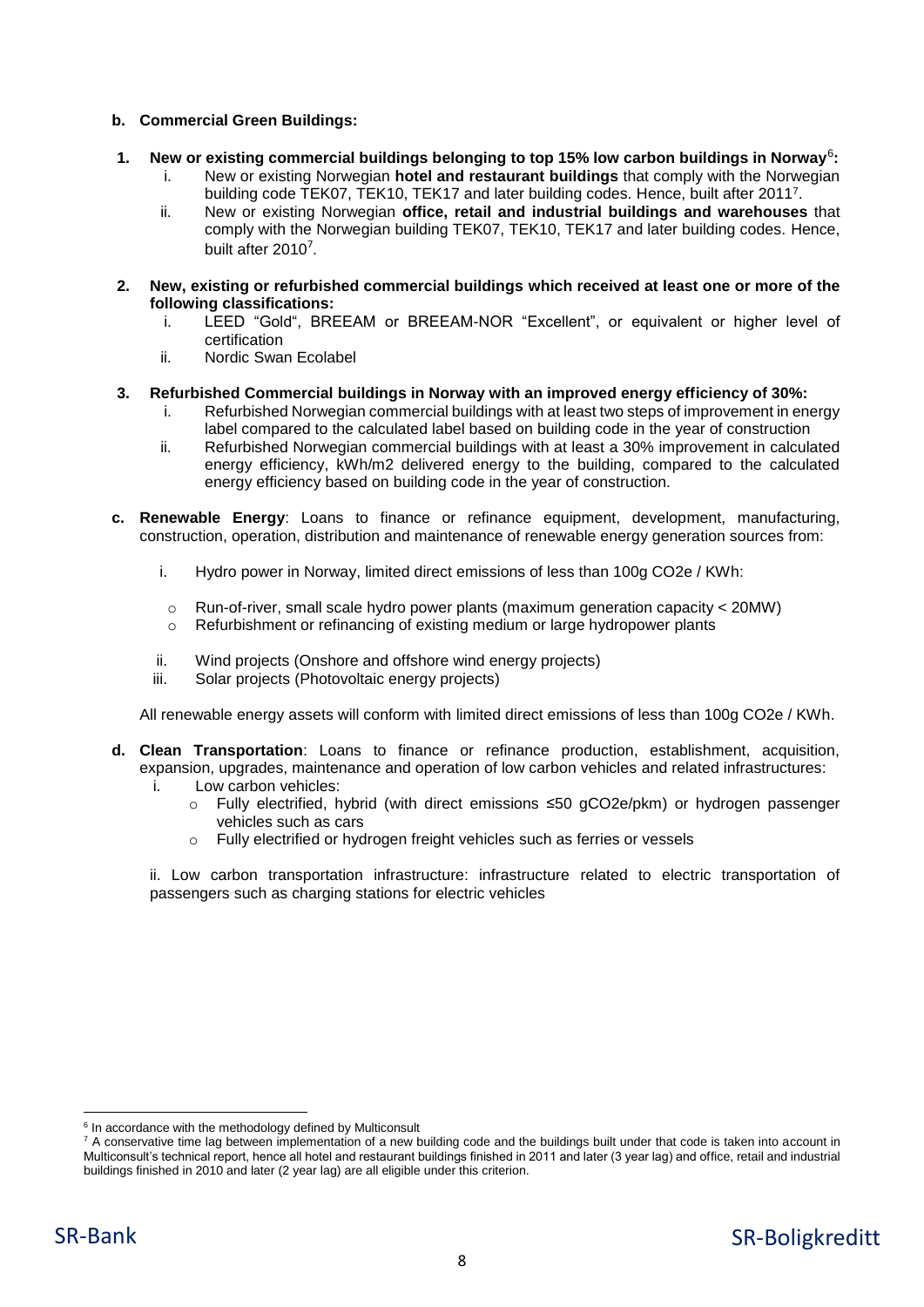# <span id="page-8-0"></span>**4. Process for Project Evaluation and Selection**

A dedicated Green Bond Committee has been established to create this Green Bond Framework. Projects financed and/or refinanced through the Green Bond proceeds are evaluated and selected based on compliance with the Eligibility Criteria. The committee consists of members of the Corporate Division, Communication and Social Responsibility and senior officials within SR-Bank's funding team. The committee will manage any future updates to the Framework, including expansions to the list of Eligible Categories and changes in the green bond market standards (such as the introduction of the EU Green Bond Standards) on a best effort basis, and oversee its implementation. The eligible Green Portfolio will be evaluated according to the use of ESG criteria and focusing on the relevant and the material issue.

For the category Green Buildings, SR-Bank has relied on the support of an external real estate expert consultant Multiconsult to (1) define the associated eligibility criteria for the top 15% of low carbon buildings and the eligible regulations, standards and certifications and (2) to identify the buildings that comply with these criteria within SR-Bank's existing portfolio of real estate. Information from the Land Register regarding building year for all buildings is used. For newly originated loans, the Green bond Committee will oversee the process for the evaluation and selection of Eligible Green Loans according to the methodology defined by the consultant.

For the category Renewable Energy, SR-Bank only finances 100% renewable energy production. This portfolio comprises of small hydropower plants and regional hydropower plants. With respect to large hydroelectric power plants and the development of infrastructure thereto, we require enterprises we finance or invest in to meet the seven principles of the World Commission on Dams.

SR-Bank takes care that all selected Eligible Assets comply with official national and social standards and local laws and regulations on a best effort basis. It is part of the transaction approval process of SR-Bank to take care that all activities comply with internal environmental and social standards, including those financed with the proceeds of the Green Bonds. These eligibility criteria and minimum requirements and ESG related matters are continuously developed and renewed in its external and internal policy frameworks. SR-Bank's environmental and social policies can be found on here: [Sustainability.](https://www.sparebank1.no/en/sr-bank/about-us/Sustainability.html)

# <span id="page-8-1"></span>**5. Management of Proceeds**

The Green Bonds proceeds will be managed by SR-Bank in a portfolio approach.

SR-Bank intends to allocate the proceeds from the Green Bonds to a portfolio of loans that meet the use of proceeds eligibility criteria and in accordance with the evaluation and selection process presented above, the Eligible Green Loan Portfolio.

SR-Bank will strive, over time, to achieve a level of allocation for the Eligible Green Loan Portfolio that matches or exceeds the balance of net proceeds from its outstanding Green Bonds. Eligible Green Loans will be added to or removed from SR-Bank's Eligible Green Loan Portfolio to the extent required.

While any Green Bond net proceeds remain unallocated, SR-Bank will hold and/or invest, at its own discretion, in its treasury liquidity portfolio, in cash or other short term and liquid instruments, the balance of net proceeds not yet allocated to the Eligible Green Loan Portfolio.

# <span id="page-8-2"></span>**6. Reporting**

SR-Bank intends to make and keep readily available green bond reporting after a year from the issuance, to be renewed annually until full allocation.

SR-Bank intends to show the allocation and impact of the green bond proceeds to the Eligible Green Loan Portfolio at least at the category level and on an aggregated basis for all of SR-Bank's green bonds and other potential green funding outstanding.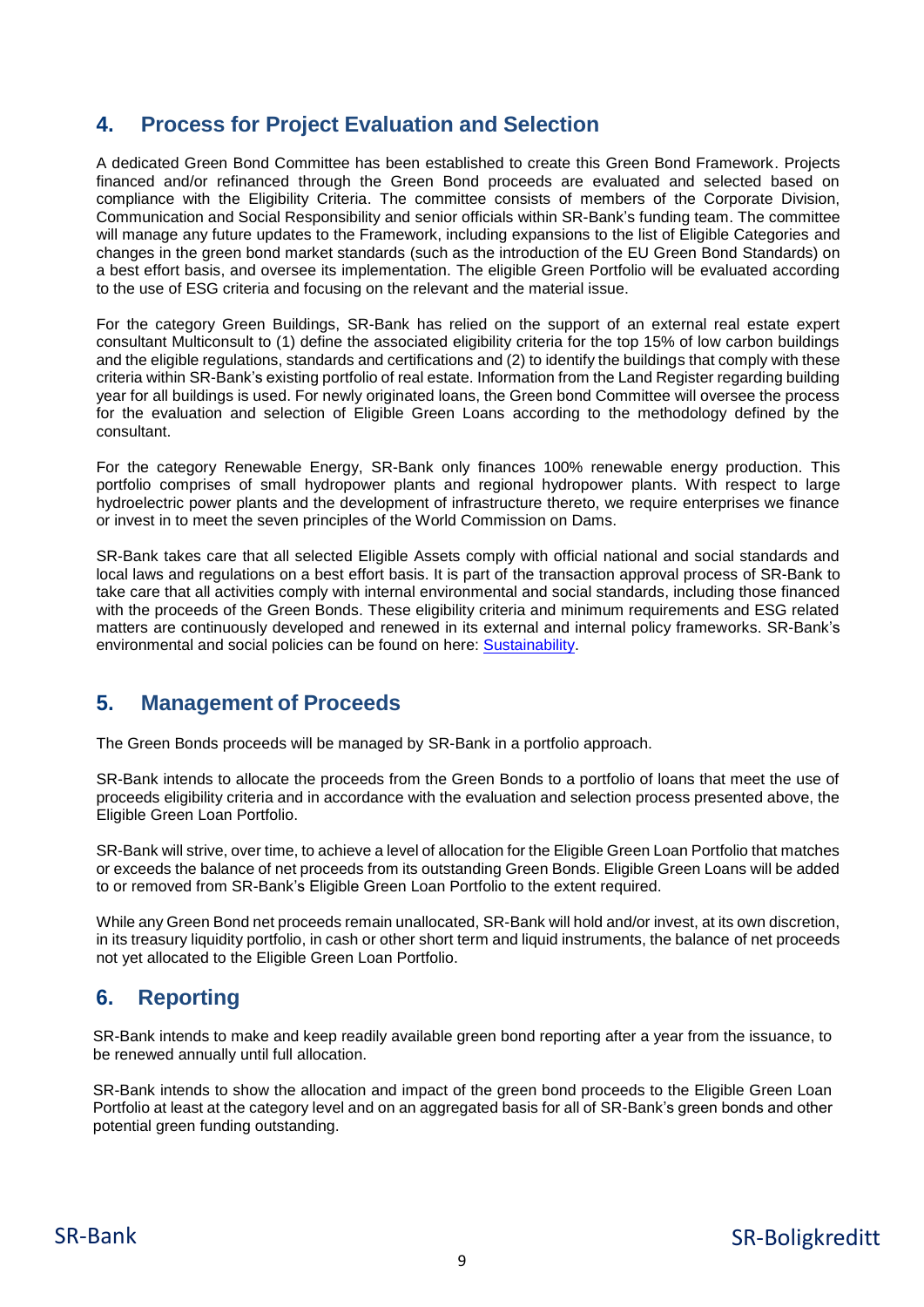SR-Bank intends to align the reporting with the portfolio approach described in "Green Bonds- working towards a Harmonised Framework for Impact Reporting (June 2019)"<sup>8</sup> .

#### *Allocation Reporting*

The allocation report will provide, on a portfolio basis, on indicators such as:

- the total amount of proceeds allocated to eligible loans
- the number of eligible loans
- the balance of unallocated proceeds
- the amount or the percentage of new financing and refinancing
- the geographical distribution of the assets (at country level)

#### *Impact Reporting*

The impact report\* may provide:

- Description of the Green Projects
- The breakdown of Green projects by nature of what is being financed (financial assets)
- Metrics regarding projects' environmental impacts as described below:

| <b>Eligible Project Category</b> | Potential Impact Indicators                                                                                                                                                                                                                                        |
|----------------------------------|--------------------------------------------------------------------------------------------------------------------------------------------------------------------------------------------------------------------------------------------------------------------|
| <b>Green Buildings</b>           | Estimated ex-ante annual energy consumption in KWh/m2 or<br>energy savings in MWh<br>Estimated annual reduced and/or avoided emissions in tons of CO2<br>٠.<br>equivalent<br>• For other categories SR-Bank may provide impact indicators<br>whenever practicable. |
| Renewable Energy                 | Total installed capacity in MWh<br>٠<br>Estimated annual avoided emissions in tons of CO2 equivalent                                                                                                                                                               |
| <b>Clean Transportation</b>      | Low carbon vehicles: Number of vehicles (units per year)<br>Low carbon infrastructure: Number of EV's<br>Estimated ex-ante annual GHG emissions reduced / avoided in tons<br>٠.<br>of CO2 equivalent vs fuel-based powertrain vehicles                             |

\*SR-Bank has appointed a specialised green consultant Multiconsult to develop the methodology for the estimation and calculation of the impacts for all categories. The impact report will be provided on a portfolio basis.

Both allocation report and impact report will be made available via SR-Bank's website. SR-Bank intends to align its Green Bond Reporting with the recommendation of the Technical Expert Group (TEG) report on the EU Green Bond Standards<sup>9</sup>, published in June 2019 and any further updates, on a best effort basis.

### <span id="page-9-0"></span>**7. External review**

#### *Second party opinion*

SR-Bank will obtain an independent verification assessment to confirm the validity of the SR-Bank Green Bond Framework. The independent verification report will be published on the bank's website.

#### *Verification*

SR-Bank may request on an annual basis, starting one year after issuance and until maturity (or until full allocation), a limited assurance report of the allocation of the bond proceeds to eligible assets, provided by its external auditor.

SR-Bank has the intention to obtain accreditation of the CBI certificate for green covered bond issues.

**.** 

<sup>8</sup> https://www.icmagroup.org/assets/documents/Regulatory/Green-Bonds/June-2019/Handbook-Harmonized-Framework-for-Impact-Reporting-WEB-100619.pdf

[https://ec.europa.eu/info/files/190618-sustainable-finance-teg-report-green-bond-standard\\_en](https://ec.europa.eu/info/files/190618-sustainable-finance-teg-report-green-bond-standard_en)